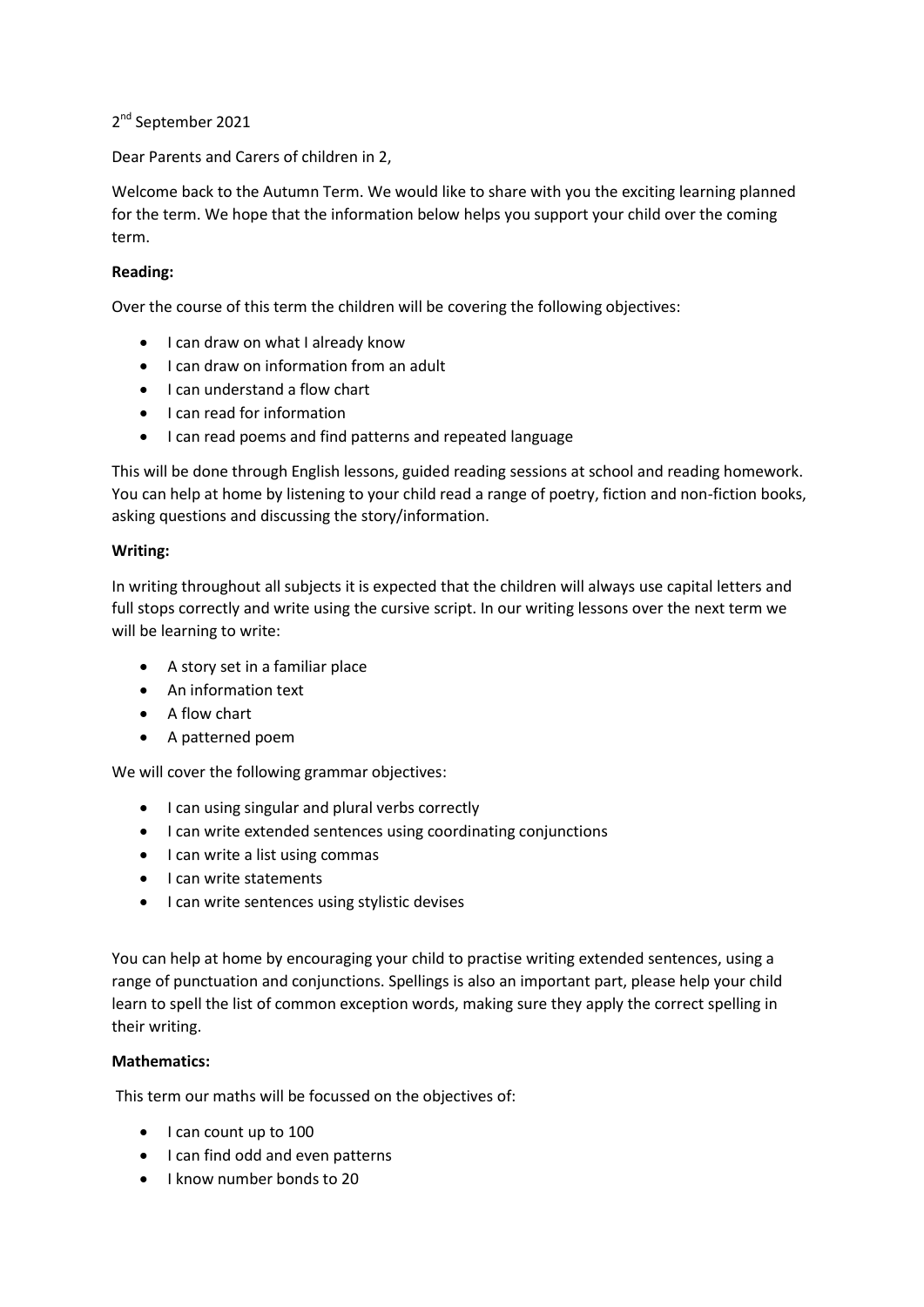- I can add and subtract 1 digit and 2 digit numbers mentally
- I know the doubles of all numbers to 20
- $\bullet$  I know the multiples of 2
- I can identify 1/3, 1/4, 1/2, 2/4, 3/4 and know that all parts must be equal parts of the whole
- $\bullet$  I can work in pounds and pence
- I can use different coins to make the same amount
- I can solve money problems
- I can compare and sort 2D shapes
- I can identify and describe the properties of 2D shapes
- $\bullet$  I can sort objects giving a reason

You can help at home by practising quick recall of addition and subtraction facts and counting forwards and backwards in 2s, 5s and 10s. Play practical games involving time, money, measures and shape. Please practise the Abacus games that are set weekly for homework.

**Science:** We will be studying the topics of growing up and materials. We will be exploring the human life cycle and how our needs change as we get older. We will also be identifying a range of materials and testing out their properties.

**Computing:** This term we will be using the computer to create art in the style of pointillism, patterns and impressionism. We will also be reviewing and creating our own spreadsheets and then using these to help us create tables and block graphs on the computer.

**Geography:** We will be exploring our wonderful world. Through this we will be learning lots of facts about the continents and oceans. We will be using a range of atlases, globes and maps in order to help us.

**History:** Our topic is about the Great Fire of London. We will be exploring the events of the great fire as well as examining evidence and considering how we know what happened.

**Art:** Our art topic is all about colour. We will be exploring colour choices, mixing our own colours and looking at a variety of painting and printing techniques. Through this we will look at the work of famous artists like Mondrian and Kandinsky.

**DT:** We will be exploring different vehicles and linking this to our work on the Great Fire of London. The children will explore different building materials and use this to design and create their own fire engine that has moving parts to it.

**Music:** The children will be introduced to musical instruments where we will be learning about pulse, rhythm and pitch through listening to the songs 'Hands, heart and feet' and 'Ho Ho Ho' and playing musical games linked to these songs.

**Physical Education:** We will be learning about invasion games. The children will develop their understanding of the basic and fundamental principles of invasion games such as attacking, defending, scoring and teamwork.

**RE:** We will be learning about kindness. We shall explore and re-tell Bible stories that show kindness and look at how this makes Christians behave towards other people. We will also be looking at the importance of Christmas and considering different reasons for why Jesus was born.